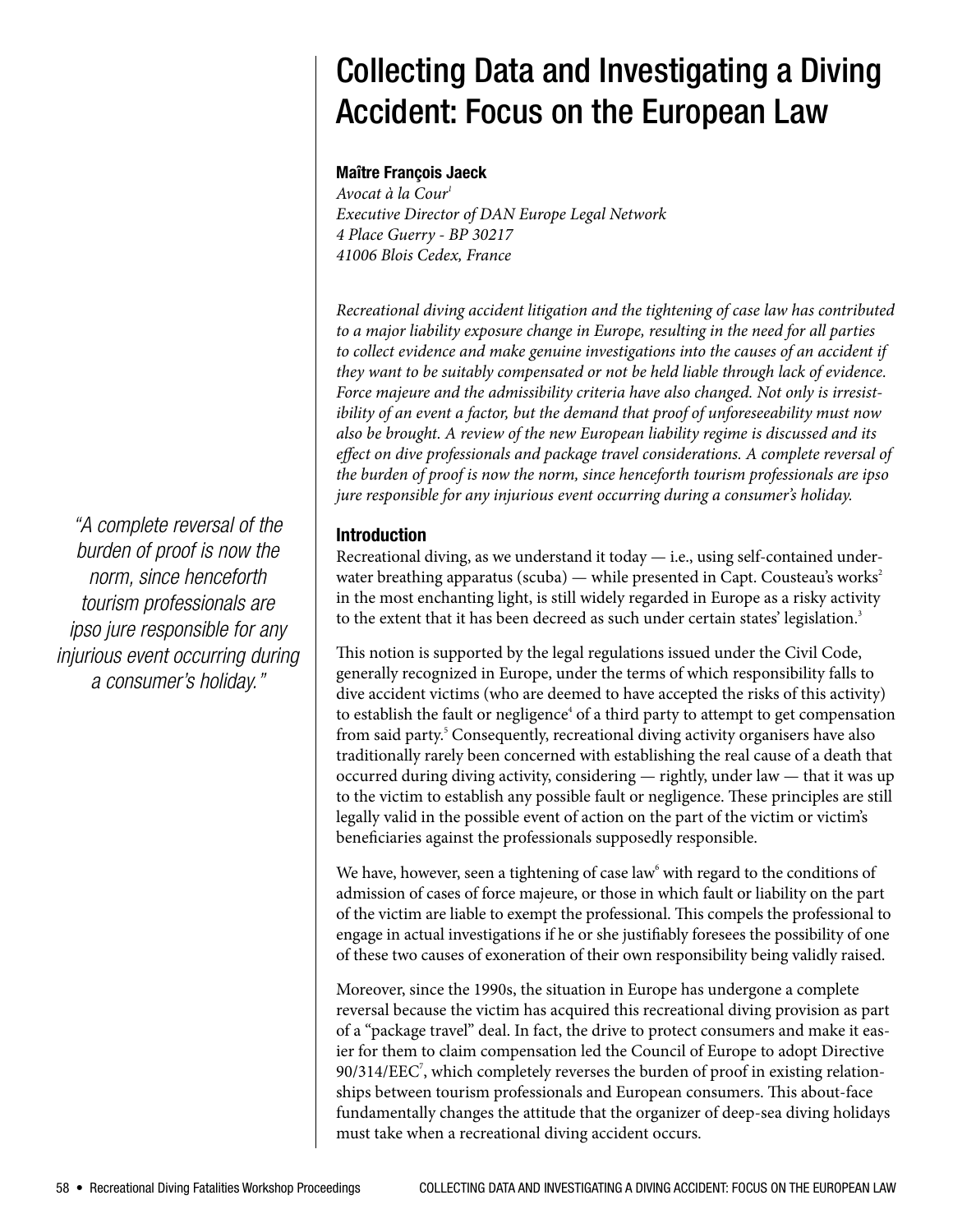## **Force Majeure: The Tightening of Admissibility Criteria**

The traditional legal definition of force majeure was simple: an external, unforeseeable, irresistible event that exempts the (legally) liable party of all responsibility. This cause exempting responsibility is generally admitted under all legal systems, whether they be based on common law or civil law. However, in Europe we have seen, born of a concern to provide greater protection for the victim against the professional, a tightening of the conditions of admission under law of this responsibility-exempting circumstance.

In the past, it only required that an event be "irresistible" for force majeure<sup>8</sup> to be invoked. (In 2002, for example, the French Cour de Cassation $^{\circ}$  — final court of appeal — decided that the death of a renowned lecturer constituted a case of force majeure solely on the basis of the irresistibility of such an event.) Now, however, the courts demand that proof of unforeseeability must also be brought.<sup>10</sup> In such a case, a large wave caused a sudden movement of the dive boat, causing a diver to fall. The court of appeals $11$  decided that despite the wave being irresistible, it was nevertheless not unforeseeable.

Similarly, although not directly connected with a dive accident, the Jolo hostage case is indicative of the European courts' concept of force majeure. During a diving holiday purchased from a travel agency in Sipadan, Malaysia, a group of tourists were attacked at their hotel on April 23, 2000, by a gang of armed men who took them at gunpoint to the island of Jolo in the Philippines. They were held with some 20 other hostages for several months by the rebel Islamist group Abu Sayyaf. Some of these tourists were French, who, once freed, took out legal action in France on the basis of the French law of July 13, 1992. (The EC Directive below describes the text that transposes into French law.<sup>7</sup>) The travel agency had argued, quite logically, for the existence of a case of force majeure. The French courts, both initially (2006) and on appeal (2009), found against them on the basis that a hostage-taking situation was not unforeseeable, $12$  when, of course, there was no doubt as to the irresistible nature of the situation.

Such a concept could be easily applied to a recreational diving accident, which is not in principle in any way unforeseeable.

This strengthening of the conditions of admission of force majeure, however restrictive it may be for professionals, is only a small breach in their line of legal defense under the law, as they still remain, legally speaking, "on the defense," which therefore presupposes that the plaintiff has already demonstrated fault or negligence to attempt to establish their liability. However, in 1990 the European authorities decided purely and simply in certain conjectural instances to reverse the roles. Professionals become liable and remain so as long as they cannot demonstrate fault or negligence on the part of the victim or a genuine case of force majeure. Professionals are therefore in the firing line and are liable to get hit.

## **The New Liability Regime**

On June 13, 1990, the Council of Europe adopted a directive that fundamentally altered the rule of law with regard to consumer action against tourism professionals, within the scope of the sale of "package travel." A directive is a legislative act passed by the institutions of the European Union that stipulates the rules that member states must transpose into (i.e., include in) domestic law.

A "package" means the prearranged combination of not fewer than two of the following when sold or offered for sale at an inclusive price and when the service covers a period of more than 24 hours or includes overnight accommodation:

*"Professionals become liable and remain so as long as they cannot demonstrate fault or negligence on the part of the victim or a genuine case of force majeure."*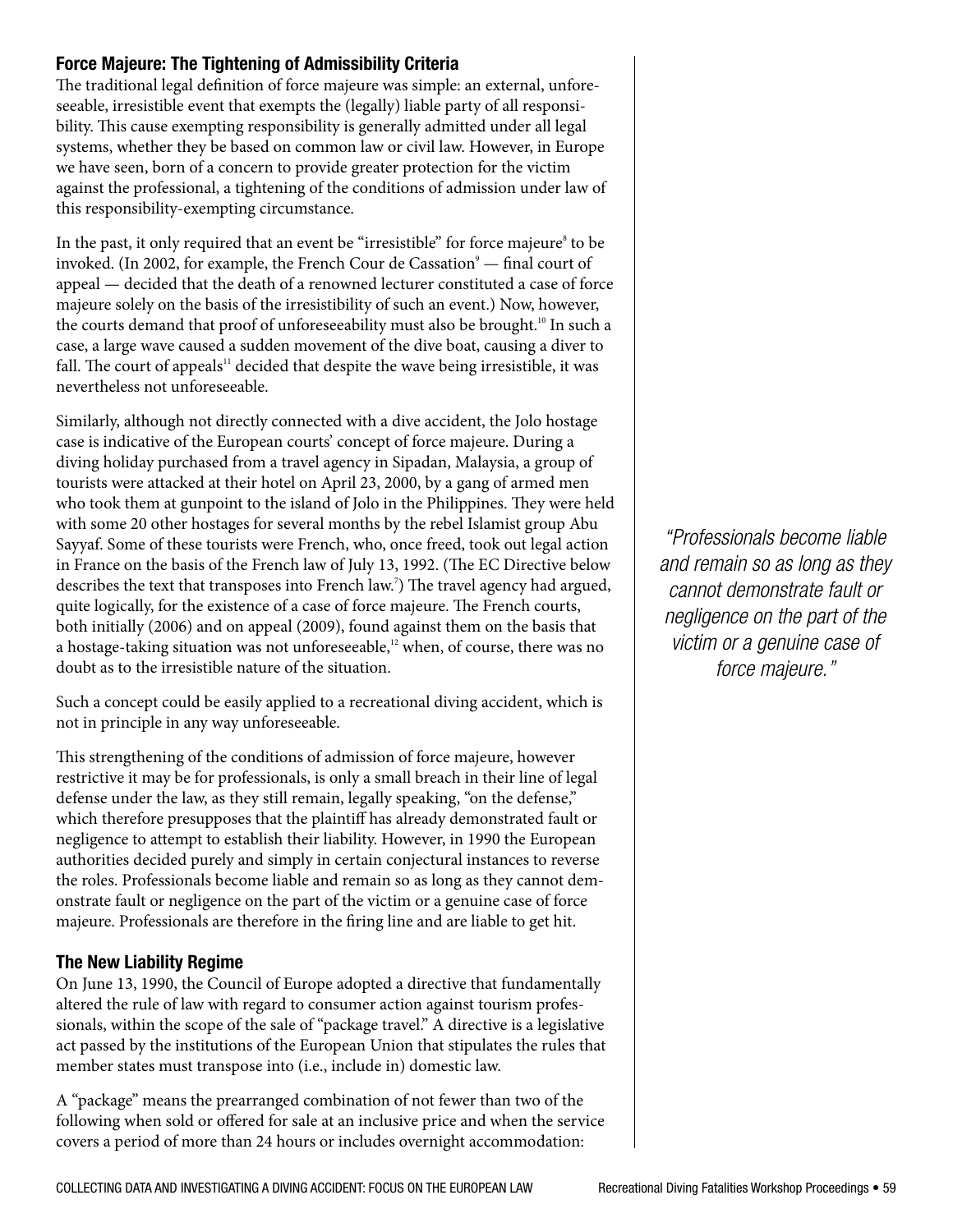- 1. Transport
- 2. Accommodation
- 3. Other tourist services not ancillary to transport or accommodation and accounting for a significant proportion of the package (in this case, deep-sea diving provision) $13$

The sale of such tourist package deals, particularly for recreational diving, is very common in Europe.

Thus, to date, more than 27 European countries have amended their domestic legislation to comply with this directive.<sup>14</sup> This new legal regime therefore affects more than 500 million consumers. However, throughout Europe tourism professionals very often remain unaware of this, continuing to believe that they are only held accountable for their own faults or negligence and believing that being able to demonstrate that an absence of fault or negligence on their part will be enough to protect them from possible prosecution.

Whereas, as per the Council Directive of June 13, 1990:<sup>15</sup>

- *1. Member States shall take the necessary steps to ensure that the organizer and/or retailer party to the contract is liable to the consumer for the proper performance of the obligations arising from the contract, irrespective of whether such obligations are to be performed by that organizer and/or retailer or by other suppliers of services without prejudice to the right of the organizer and/or retailer to pursue those other suppliers of services.*
- *2. With regard to the damage resulting for the consumer from the failure to perform or the improper performance of the contract, Member States shall take the necessary steps to ensure that the organizer and/or retailer is/are liable unless such failure to perform or improper performance is attributable neither to any fault of theirs nor to that of another supplier of services, because:*
	- *— the failures which occur in the performance of the contract are attributable to the consumer,*
	- *— such failures are attributable to a third party unconnected with the provision of the services contracted for, and are unforeseeable or unavoidable,*
	- *— such failures are due to a case of force majeure such as that defined in Article 4 (6), second subparagraph (ii), or to an event which the organizer and/or retailer or the supplier of services, even with all due care, could not foresee or forestall.*

In other words, in Europe we are now seeing a complete reversal of the burden of proof, since henceforth tourism professionals are now, *ipso jure*, responsible for any injurious event occurring during a consumer's holiday. Clearly, a recreational diving accident could constitute such an injurious event.

This reversal of the burden of proof henceforth requires tourism professionals or their insurers to meticulously gather all available details in the event of a recreational diving accident and to seek to thereby establish the causes of it. In effect, the latter are no longer liable because they may have committed a fault or been negligent, but because the law says so.

Each state's law, as derived from this Council of Europe directive, allows for only three possible escape clauses under this directive:<sup>16</sup>

*"In Europe we are now seeing a complete reversal of the burden of proof, since henceforth tourism professionals are now,*  ipso jure, *responsible for any injurious event occurring during a consumer's holiday."*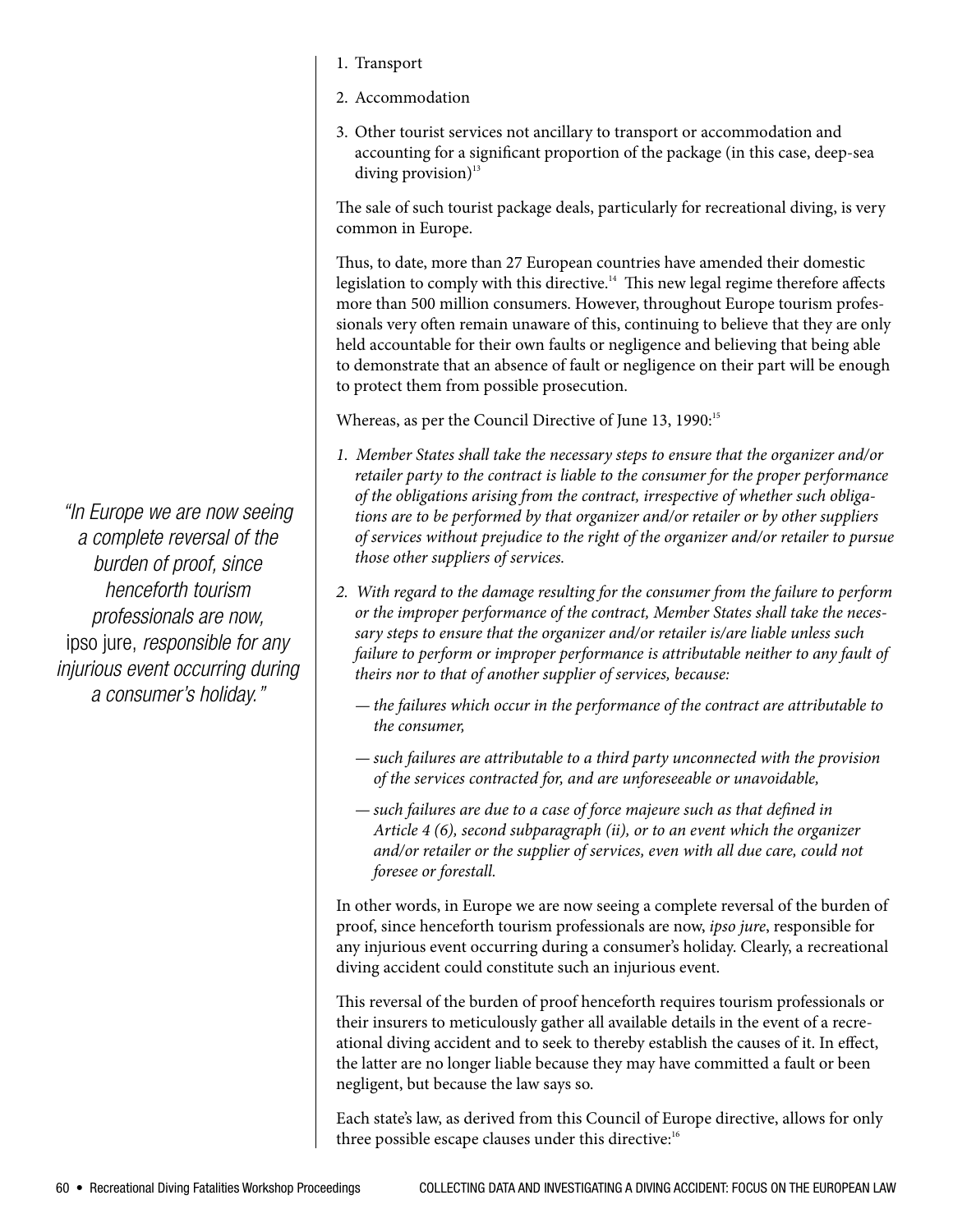- Demonstrating that "the failures which occur in the performance of the contract are attributable to the consumer," in other words, that the cause is attributable to the victim
- Establishing that the cause of the accident constitutes a case of force majeure
- • Establishing that the cause of the accident is a result of the intervention of a third party to the contract

Thus, while this Council directive was "simply" aimed at making it easier for consumers to take action against tourism professionals in the event of an injurious event during a holiday, one of the unexpected effects, in terms of recreational diving, is that the debate has been moved from the "comfort zone" of "fault" and "negligence," or the absence thereof, to that of the cause of a diving accident, which is much more tricky to determine.

All of which now means that it is incumbent upon tourism professionals (package travel organizers or vendors of such travel packages) to make a genuine commitment to gathering information relating to diving accidents and as far as is possible establish their causes.

For, by default and *ipso jure*, they will be held fully and automatically liable in accordance with the Community directive. A third-party act being an unlikely possible scenario in terms of recreational diving accidents, in practice for tourism professionals it comes down to "act of the victim" and "force majeure."

The issue is narrowed still further given that case law in certain states considers that professionals may not be exempted from their obligations except by proving that the fault of the victim can be largely categorized as force majeure.<sup>17</sup> And so it comes full circle. Professionals are held liable — by law — regardless of whether they have committed a fault or been negligent, except where they can demonstrate that a death is attributable to force majeure, which presupposes genuine investigations.

Although in the past diving accidents were defined as those that occurred during recreational diving activity, and although divers were held to have accepted the risks of such activity, European law is now far more severe. At the same time as research has progressed and there is better understanding of how to reduce the risks of decompression-related accidents, the law has become more nuanced. A diving accident is not a decompression accident. A decompression accident is not necessarily accidental.

In a recent ruling on July 3, 2008, France's highest appeal court, the Cour de Cassation, made it clear that an "accident" was defined as the sole and sudden act of an external cause.18 Since the inquiry had allowed it to be established that no alarming event had occurred during the dive itself or the return to the surface, that the technical and safety regulations had been complied with, that the death could not have resulted from faulty decompression, it was not possible to maintain the use of the term "accident." This effectively deprived the victim's spouse of an insurance payout, as she was only entitled to it in the event of an "accidental" death. This time, the victim's beneficiaries have been "penalized" for not having actually tried to determine the causes of an accident.

## **Conclusion**

It is clear that the courts will assess the cause of a diving accident that will allow liabilities incurred to be defined and the victims' right to compensation to be

*"Although in the past diving accidents were defined as those that occurred during deep-sea diving activity, and although divers were held to have accepted the risks of such activity, European law is now far more severe."*